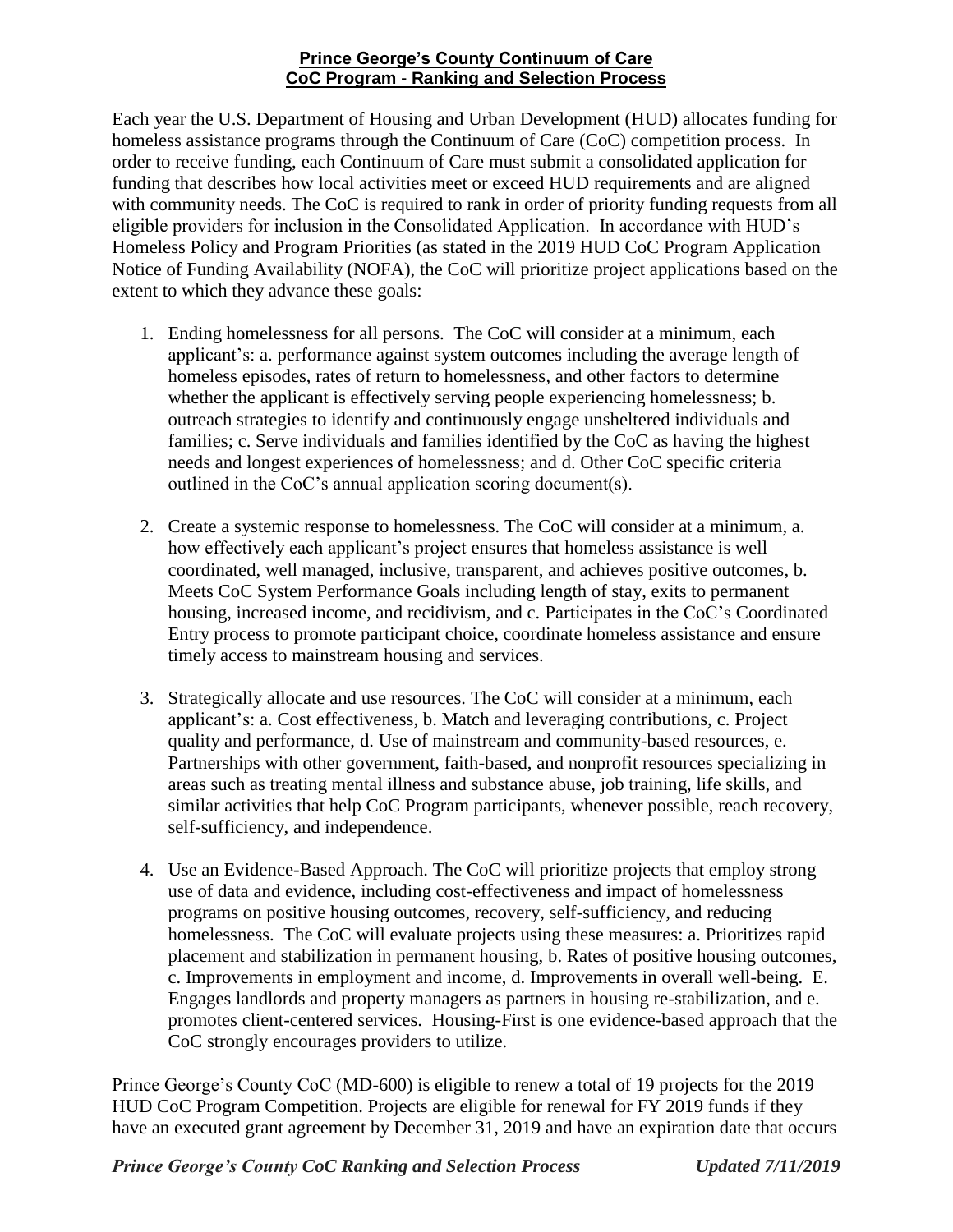in Calendar Year 2020 (the period between January 1, 2020 and December 31, 2020). These projects are renewable under the CoC Program Competition as set forth in 24 CFR 578.33 to continue ongoing leasing, operating, supportive services, rental assistance, HMIS, and project administration costs. "The FY 2019 CoC Program Competition Estimated ARD Report" for the CoC reflects the opportunity for funding at the following levels: \$5,660,147 for renewal/ reallocation/consolidation/transition projects, \$169,804 for the planning project, \$283,007 for new projects under the permanent housing bonus, and \$370,582 for new projects under the DV housing bonus to provide survivors of domestic violence with PH-RRH or TH-RRH.

All applications will be ranked in two tiers; Tier 1 is equal to \$5,395,201 and Tier 2 is equal to \$954,535 (the difference between Tier 1 and ARD plus the DV and permanent housing bonuses). Tier 1 ranked projects will be fully funded as long as the CoC's application meets all threshold and eligibility requirements and the Federal government provides sufficient funding. Tier 2 projects will be evaluated based on a combination of the CoC application score, ranking order, and adoption of Housing First tenets and will be assigned eligible points based on their ranking by the CoC in Tier 2. HUD will select projects in order of point value until there are no more funds available. Project applications placed in Tier 2 are at the highest risk of non-funding.

The Homeless Services Partnership (HSP) is the CoC operating body in Prince George's County, and as such is responsible for the creation, implementation and monitoring of the County's 10- Year Plan to prevent and end homelessness. In order to ensure a fair and transparent ranking process for the Continuum of Care competition, the process will be:

- 1. Publically announced by the CoC;
- 2. Described and distributed in writing to the entire CoC;
- 3. Reviewed by the entire membership of the CoC during a designated meeting;
- 4. Recorded in the minutes of the designated meeting including all decisions made concerning the review and ranking; and
- 5. Minutes distributed to the entire CoC.

As part of the process, the Executive Committee of the HSP (CoC Board) reviews HUD requirements and priorities, reviews local data to determine CoC housing needs and priorities including the use of the reallocation process to create new projects that improve overall CoC performance and better responds to the needs of the County's homeless, and develops ranking criteria for all projects seeking funding through the Continuum of Care Competition.

The HSP ratifies these criteria and creates an ad-hoc Project Review Committee (PRC) that includes public and private representatives of the HSP who are not employees, board members or volunteers of a project applicant that is requesting new or renewal funding. The PRC is responsible for reviewing and ranking project applications, and recommending projects for inclusion in the application submitted to HUD.

The Prince George's County Department of Social Services (PGCDSS), acting as the Collaborative Applicant for the Prince George's County MD Continuum of Care, supports the PRC but is not a voting member -- their role is to coordinate the ranking process and provide necessary data to the PRC including analysis of CoC housing needs and program performance reports. PGCDSS identifies HUD requirements and priorities for funding, compiles materials for each renewal project, announces funding availability to agencies interested in submitting new projects, develops an evaluation tool used to rate projects, schedules committee meetings to conduct the review process, and provides technical assistance to applicants.

*Prince George's County CoC Ranking and Selection Process Updated 7/11/2019*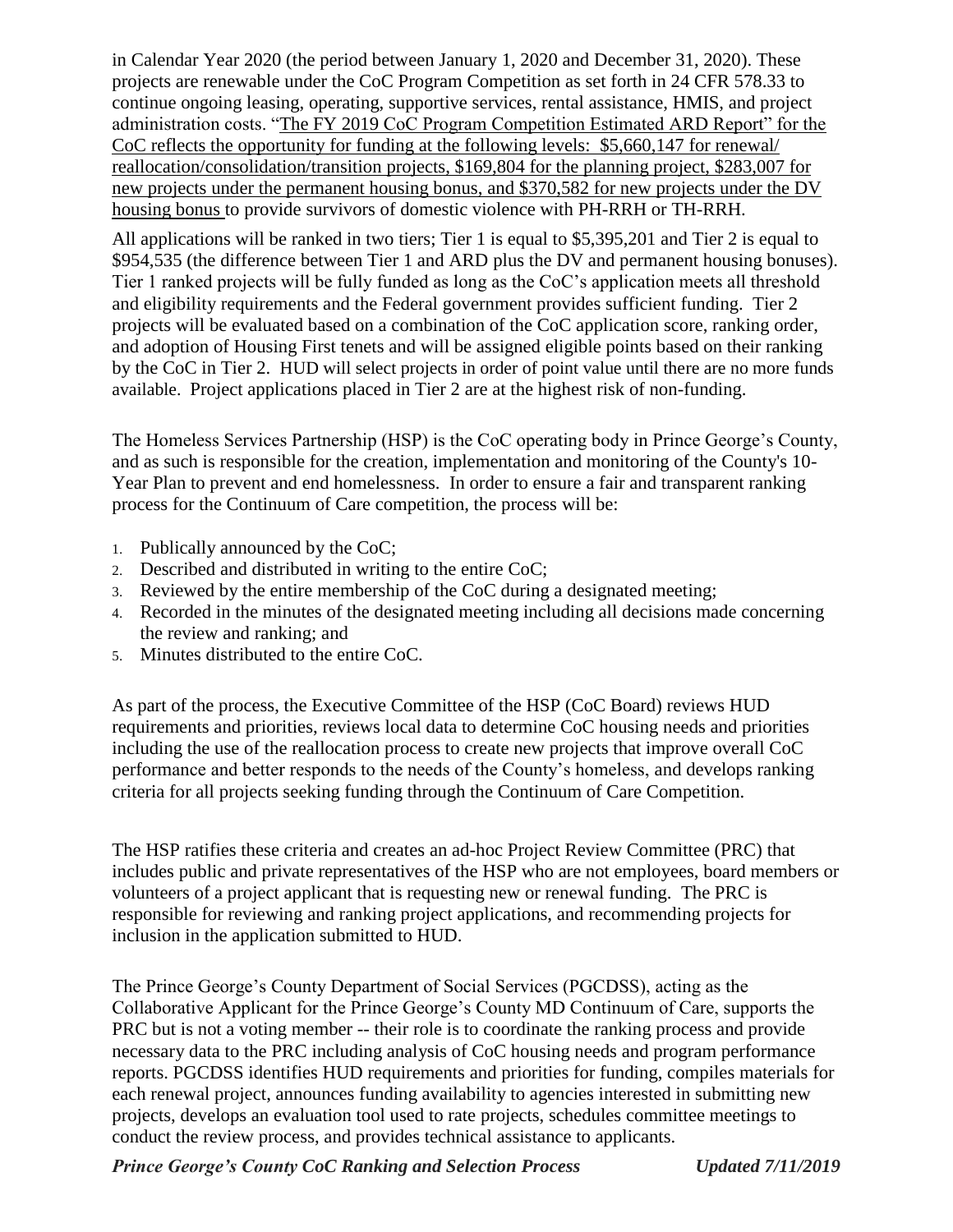Members of the committee review information related to the needs of the CoC such as the most recent housing inventory chart, Point-in-Time data, federal priorities & identified service gaps. Committee members review renewal projects based on utilization, outcome performance, cost effectiveness, Continuum of Care priority needs, alignment with HUD priorities, and compliance with HUD funding requirements. New bonus project applications will be reviewed for project quality in alignment of HUD priorities and priority to the Prince George's County Continuum of Care.

Each Project Application is scored individually with ranking priority determined by committee consensus. All applicants will be notified directly regarding the recommendations of the committee. If a project is not recommended for funding, the committee will notify the project applicant, in writing, of this decision. Once the PRC has concluded its review and ranking, the committee's recommendations will be presented to the entire HSP for discussion and ratification. At this time there will be an opportunity for any person or organization disagreeing with the ranking order to provide argument for an alternative ranking. Final ratification will be determined by majority vote of all HSP members present, with each organization or agency in good standing receiving a single vote.

Applicants may appeal any of the following decisions of the CoC PRC:

- $\triangleright$  Placement of a project in Tier 2
- Reduction of a renewal grant amount (i.e. renewal grant partially re- allocated to a new project).
- $\triangleright$  Reallocation of a renewal grant (i.e. entire grant reallocated to a new project) if not previously notified that the grant was to be reallocated as a result of low performance.

Applicants may request a debriefing but may not appeal the following decisions of the CoC PRC:

 $\triangleright$  Non selection of a project for inclusion in the CoC application.

Applicants placed in Tier 1 may not appeal their rank on the Project Priority Listing.

Any agency that wishes to appeal or request a debriefing must notify the CoC Planner in writing via email at contessa.riggs@maryland.gov no later than two business days after the priority ranking has been communicated in writing. An appeal and/or debriefing request must state the following:

Agency name Project name Reason for appeal / debriefing (no longer than two pages)

If an appeal is filed, other agencies whose rank may be affected will be notified as a courtesy. Such agencies will not be able to file an appeal until after the appeals process is complete.

The PRC will review all appeals and will make recommendations to the HSP Executive Committee for final approval. All impacted applicants (if any) will be notified of the outcome within 3 days of receipt of their appeal.

If a debriefing is requested, the CoC Lead will schedule the meeting and provide comments to the applicant regarding their application submission and factors impacting non-selection. There is no impact on other applicants or the PRC related to this administrative review.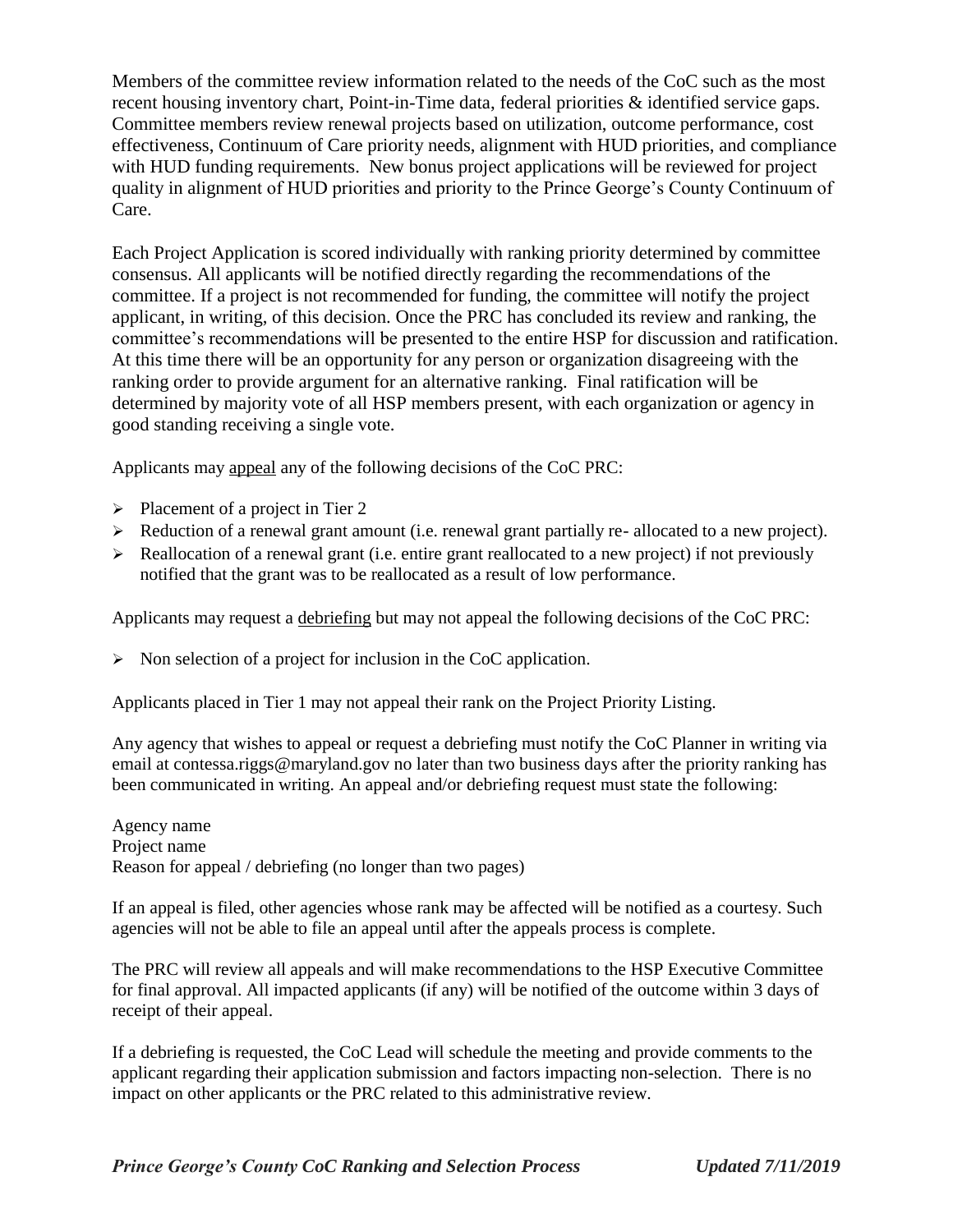|                                                                                   | <b>Pts</b> | <b>Criterion</b>          | <b>Description</b>                                                                                           | <b>Points</b>           | score |
|-----------------------------------------------------------------------------------|------------|---------------------------|--------------------------------------------------------------------------------------------------------------|-------------------------|-------|
| 1                                                                                 | 5          | <b>Housing Type</b>       | PSH, RRH, TH-RRH and THP that serve youth                                                                    | 5                       |       |
|                                                                                   |            |                           | TH serving a CoC priority sub-population other than youth                                                    | $\overline{\mathbf{3}}$ |       |
|                                                                                   |            |                           | All other TH                                                                                                 | $\mathbf{1}$            |       |
| $\overline{2}$                                                                    | 5          | <b>Exclusively serves</b> | Behavioral Health and/or Chronically Homeless (these                                                         | 5                       |       |
|                                                                                   |            | a sub-population          | populations are harder to serve so additional points are                                                     |                         |       |
|                                                                                   |            |                           | assigned because outcomes may not be as high)                                                                |                         |       |
| $\mathbf{3}$                                                                      | 5          | <b>HUD Priorities</b>     | PSH - 100% Chronic homeless in Housing First model or TH-                                                    | 5                       |       |
|                                                                                   |            |                           | <b>RRH</b> and <b>RRH</b> - Families                                                                         |                         |       |
|                                                                                   |            |                           | PSH that commits to fill 85% of turnover with CH                                                             | $\boldsymbol{2}$        |       |
|                                                                                   |            |                           | Does not provide RRH or TH-RRH to families or PSH                                                            | $\bf{0}$                |       |
|                                                                                   |            |                           | prioritized CH                                                                                               |                         |       |
| $\overline{\mathbf{4}}$                                                           | <b>10</b>  | Housing $1st$ /           | Does not have entrance requirements such as income &                                                         | 10                      |       |
|                                                                                   |            | <b>Low Barrier</b>        | sobriety. Does not require program participation                                                             |                         |       |
| 5                                                                                 | 10         | <b>Spending</b>           | Made timely withdraws from LOCCS (min. quarterly) and                                                        | 10                      |       |
|                                                                                   |            |                           | had no unexpended funds in last grant year                                                                   |                         |       |
|                                                                                   |            |                           | Did not make timely withdraws from LOCCS, but had no                                                         | $\overline{7}$          |       |
|                                                                                   |            |                           | unexpended funds                                                                                             |                         |       |
|                                                                                   |            |                           | Made timely withdraws from LOCCS (min. quarterly) and 1 <sup>st</sup>                                        | 5                       |       |
|                                                                                   |            |                           | time returning funds in any program (last 3 years)                                                           | $\overline{2}$          |       |
|                                                                                   |            |                           | Did not make timely withdraws from LOCCS (min.<br>quarterly) and $1st$ time returning funds in last 3 years) |                         |       |
|                                                                                   |            |                           | Returned funds in multiple programs and/or multiple times                                                    | $\bf{0}$                |       |
|                                                                                   |            |                           | (last 3 years)                                                                                               |                         |       |
| 6                                                                                 | <b>10</b>  | Data quality              | HMIS data report card - 12 Month avg: $A = 5$ , $B = 4$ , etc                                                | 5                       |       |
|                                                                                   |            |                           | HMIS quality and outcome measures: A=5, B=4, etc                                                             | $\overline{\mathbf{5}}$ |       |
| 7                                                                                 | <b>10</b>  | <b>Utilization</b>        | Program average at 98% or above capacity                                                                     | 10                      |       |
|                                                                                   |            |                           | Program average at 90% or above capacity                                                                     | 8                       |       |
|                                                                                   |            |                           | Program average at 75% or above capacity                                                                     | 5                       |       |
| 8                                                                                 | 5          | Leverage                  | Project Leverages more than 150% of HUD budget                                                               | 5                       |       |
|                                                                                   |            |                           | Leverages 100 - 149%                                                                                         | $\overline{\mathbf{3}}$ |       |
|                                                                                   |            |                           | Leverages $75-100\%$                                                                                         | $\mathbf{1}$            |       |
| 9                                                                                 | <b>10</b>  | <b>Income</b>             | 75% or more of leavers and stayers increased income during                                                   | 10                      |       |
|                                                                                   |            |                           | year                                                                                                         |                         |       |
|                                                                                   |            |                           | Deduct 1 point for every 5% under 75%                                                                        |                         |       |
| 10                                                                                | <b>10</b>  | <b>Mainstream</b>         | 90% of consumers in program or who exited during the                                                         | 10                      |       |
|                                                                                   |            | <b>Resources</b>          | program year receive at least one mainstream benefit                                                         |                         |       |
|                                                                                   |            |                           | (Medicaid, TANF, SSI/SSDI, food stamps, etc)                                                                 |                         |       |
|                                                                                   |            |                           | Deduct 1 point for every 5% under 90%                                                                        |                         |       |
| 11                                                                                | <b>10</b>  | <b>Housing Stability</b>  | PSH, TH-RRH & RRH - 80% of stayers are housed 6 months                                                       | 10                      |       |
|                                                                                   |            |                           | or longer and/or 80% of exits are to Permanent Housing                                                       |                         |       |
|                                                                                   |            |                           | TH - 80% of TH residents exit to Permanent Housing                                                           |                         |       |
|                                                                                   |            |                           | Deduct 1 point for every 5% under 80%                                                                        |                         |       |
| 12                                                                                | <b>10</b>  | <b>CoC</b> Participation  | Attends a minimum of 90% of HSP meetings.                                                                    | 5                       |       |
|                                                                                   |            |                           | <b>Actively Participates in a HSP committee</b>                                                              | 5                       |       |
| <b>SUBTOTAL</b>                                                                   |            |                           |                                                                                                              | <b>100</b>              |       |
| 0 monitoring findings in the most recent program year                             |            |                           |                                                                                                              |                         |       |
| Failure to submit required documents on time.                                     |            |                           |                                                                                                              |                         |       |
| Less than 5% of program exits have returned to homelessness in the last two years |            |                           |                                                                                                              | $+3$                    |       |
| <b>TOTAL</b>                                                                      |            |                           |                                                                                                              |                         |       |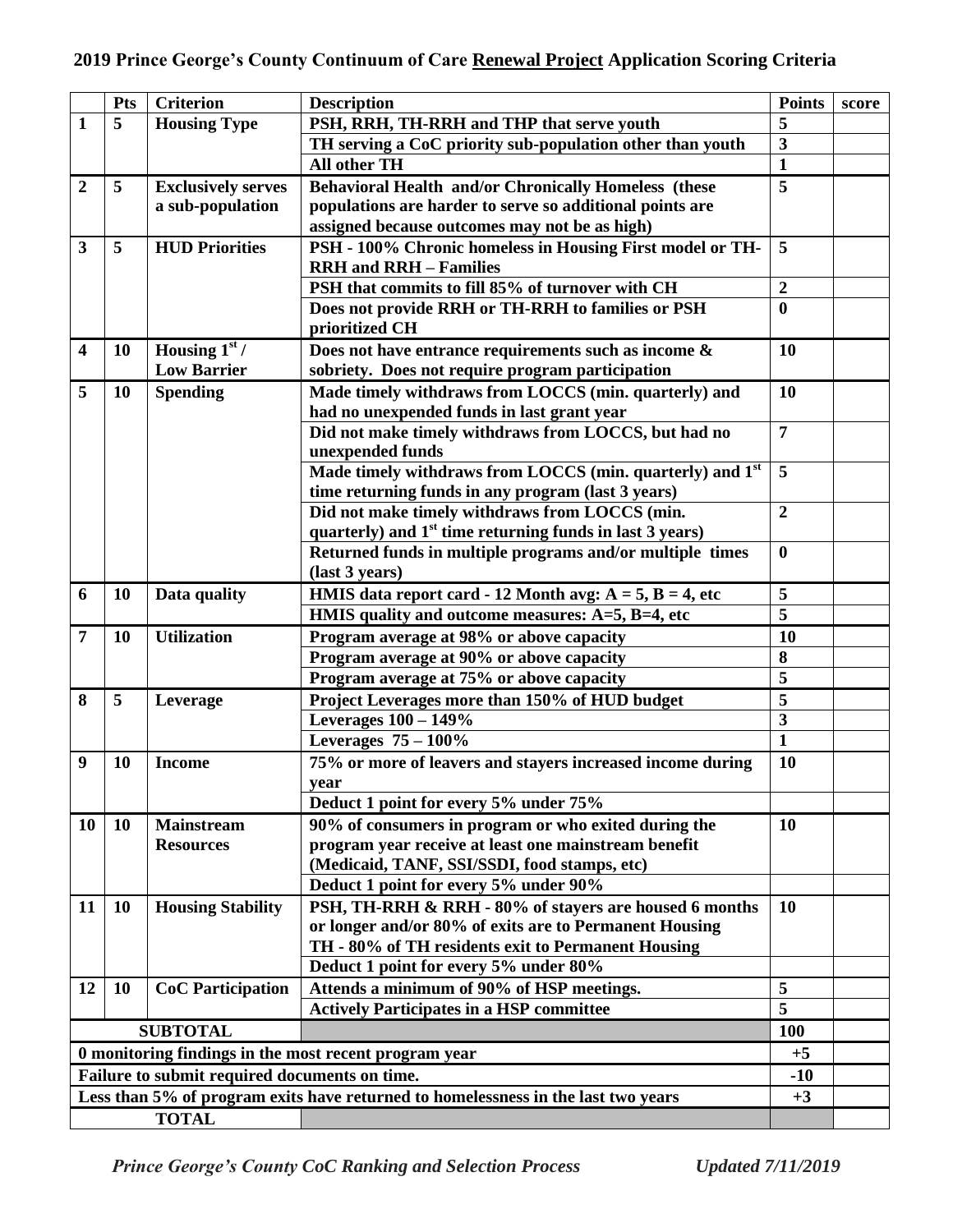| <b>Eligible Applicant</b>   | Nonprofit organization                                        |  |
|-----------------------------|---------------------------------------------------------------|--|
|                             | <b>Current DUNS number</b>                                    |  |
|                             | <b>HSP</b> Attendance                                         |  |
|                             | <b>Registered with SAM</b>                                    |  |
| <b>Eligible Population:</b> | <b>PSH</b> – serves Chronically homeless or DedicatedPLUS     |  |
| <b>Meets both HUD and</b>   | RRH - serves families and singles (with priority to           |  |
| CoC requirements            | families) who are coming from the streets or emergency        |  |
|                             | shelter only                                                  |  |
|                             | TH-RRH serves families, UHY or CoC priority sub-              |  |
|                             | populations                                                   |  |
| <b>Eligible Service</b>     | Program follows the tenets of Housing First: Does not have    |  |
| <b>Model</b>                | entrance requirements or require participation in             |  |
|                             | supportive services.                                          |  |
| <b>Financial Capacity</b>   | Has operating reserves (or line of credit) to sufficiently    |  |
|                             | cover a minimum of 6 months of program operating              |  |
|                             | expenses                                                      |  |
|                             | Most recent annual audited statement and management           |  |
|                             | letter is provided and no significant findings are identified |  |
|                             | Meets Match requirement of 25% of Operating, Rental           |  |
|                             | <b>Assistance, Supportive Services and Admin budget.</b>      |  |
| Organization                | Organization has a mission/purpose statement and bylaws       |  |
| Capacity                    | to govern operations                                          |  |
|                             | Organization has an active governing board that includes      |  |
|                             | one member who is homeless or formerly homeless, or a         |  |
|                             | formal plan to immediately recruit someone.                   |  |
|                             | Organization has clear policies and procedures to address     |  |
|                             | potential conflicts of interest                               |  |
| <b>HMIS</b> and             | Project has the capacity and an acceptable plan to            |  |
| <b>Coordinated Entry</b>    | participate fully in HMIS and the CoC's Coordinated           |  |
|                             | <b>Entry System</b>                                           |  |
| <b>Submission Deadline</b>  | Application and all required documents are submitted to       |  |
|                             | CoC planner by deadlines                                      |  |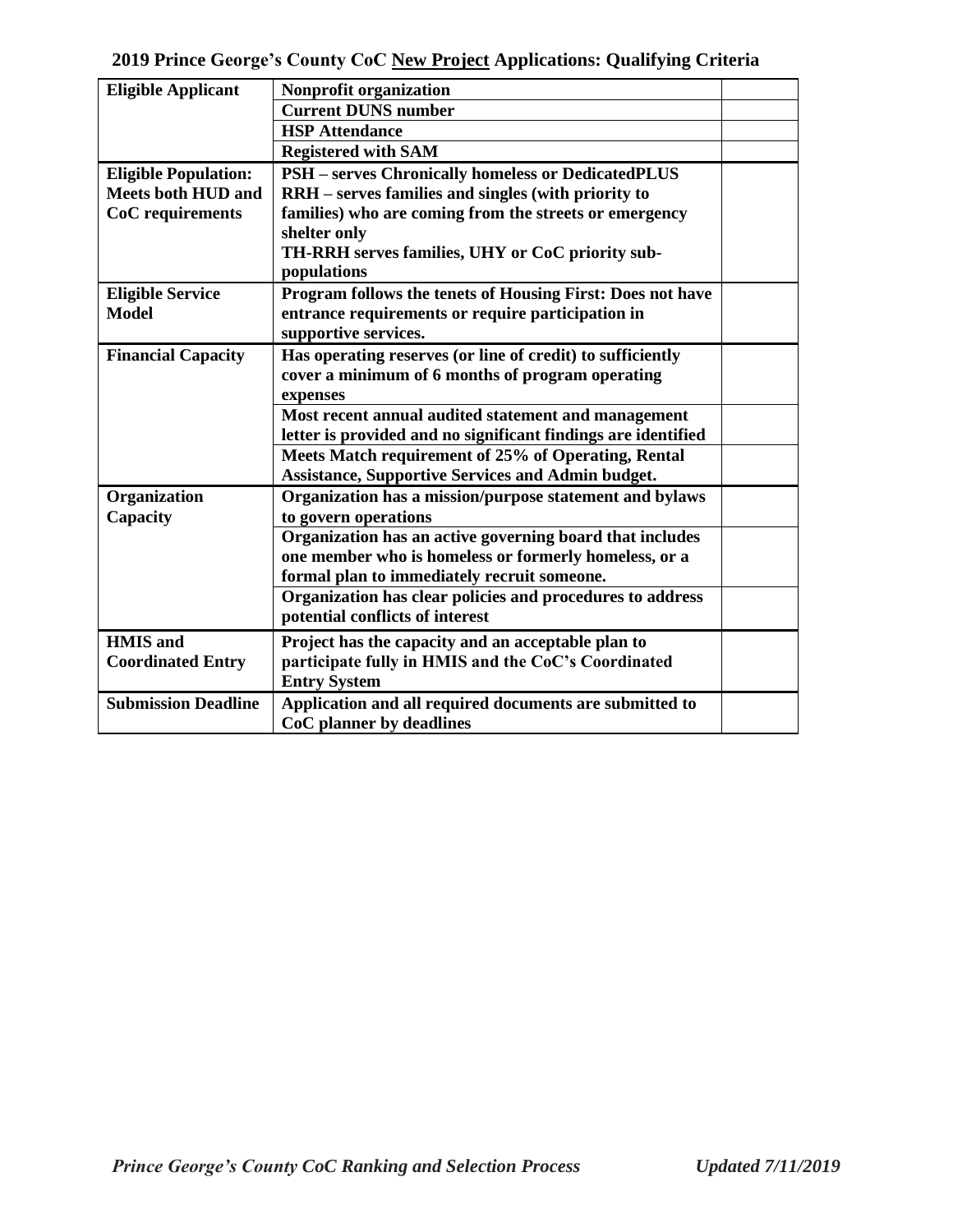## **2019 Prince George's CoC New Project Application: Scoring Criteria**

|                                                      | Pts       | <b>Criterion</b>                      | <b>Description</b>                                                                                | <b>Points</b>                | <b>Score</b> |
|------------------------------------------------------|-----------|---------------------------------------|---------------------------------------------------------------------------------------------------|------------------------------|--------------|
| $\mathbf{1}$                                         | 5         | Sub-population                        | Mentally ill/substance abusing, Unaccompanied Homeless Youth,                                     |                              |              |
|                                                      |           | Expertise*                            | Domestic Violence, Returning Citizens, Veterans                                                   | 5                            |              |
| $\overline{2}$                                       | 5         | <b>Serving Identified</b>             | PSH – CH singles (SMI, dual diagnosis and/or criminal history)                                    |                              |              |
|                                                      |           | <b>CoC Needs</b>                      | PSH Dedicated Plus - CH singles and unaccompanied youth.                                          | 5                            |              |
|                                                      |           |                                       | RRH – very low and low income families, unaccompanied youth,                                      |                              |              |
|                                                      |           |                                       | and or DV/Trafficking                                                                             |                              |              |
|                                                      |           |                                       | Joint TH / PH-RRH - Same as RRH                                                                   |                              |              |
| $\overline{\mathbf{3}}$                              | 5         | <b>Applicant</b>                      | Relevant experience and good outcomes                                                             | 5                            |              |
|                                                      |           | experience for<br>proposed activities | Limited relevant experience and good outcomes                                                     | $\overline{\mathbf{3}}$      |              |
|                                                      |           |                                       | No experience or poor outcomes                                                                    | $\boldsymbol{0}$             |              |
| $\overline{\mathbf{4}}$                              | 5         | <b>Innovation and</b>                 | Clear description of evidence-based practices and demonstrated                                    | 5                            |              |
|                                                      |           | <b>Effectiveness</b>                  | experience                                                                                        |                              |              |
|                                                      |           |                                       | Clear description of evidence-based practices but little or no                                    | $\overline{\mathbf{3}}$      |              |
|                                                      |           |                                       | experience                                                                                        |                              |              |
|                                                      |           |                                       | Weak description of evidence-based practices but demonstrated                                     | $\mathbf{1}$                 |              |
|                                                      |           |                                       | experience                                                                                        |                              |              |
|                                                      |           |                                       | No description of evidence-based practices                                                        | $\boldsymbol{0}$             |              |
| 5                                                    | 10        | <b>Performance</b>                    | Detailed plans for successfully achieving CoC performance                                         | 10                           |              |
|                                                      |           | <b>Measures</b>                       | measures and partnerships clearly identified and verified                                         |                              |              |
|                                                      |           |                                       | Basic plan for successfully achieving performance measures and                                    | 6                            |              |
|                                                      |           |                                       | partnerships clearly identified and verified                                                      |                              |              |
|                                                      |           |                                       | Detailed plan for successfully achieving performance measures                                     | $\mathbf{3}$                 |              |
|                                                      |           |                                       | but limited or no partnerships clearly identified or verified                                     |                              |              |
|                                                      |           |                                       | Basic or no plan for achieving performance measures and no                                        | $\boldsymbol{0}$             |              |
|                                                      |           |                                       | partnerships identified                                                                           |                              |              |
| 6                                                    | 10        | <b>Cost Effectiveness</b>             | Average annual per unit/slot is 10% or more below system                                          | 10                           |              |
|                                                      |           | CoC Average for                       | average                                                                                           |                              |              |
|                                                      |           | PSH is \$19,456;                      | Average annual per unit/slot is at system average                                                 | 5                            |              |
|                                                      |           | RRH is \$5,978                        | Average annual per unit/slot is higher than system average                                        | $\bf{0}$                     |              |
|                                                      |           |                                       | Average annual per unit/slot is more than 10% below system                                        |                              |              |
|                                                      |           |                                       | $average - BONUS$ POINTS (add +3)                                                                 |                              |              |
| 7                                                    | 5         | <b>Financial</b>                      | Has successfully managed Federal grants                                                           | 5                            |              |
|                                                      |           | Capacity                              | Has not managed a Federal grant but has successfully managed a                                    | 4                            |              |
|                                                      |           |                                       | State or Local government grant of equivalent size                                                |                              |              |
|                                                      |           |                                       | Has managed Federal grants that resulted in the recapture of                                      | $\overline{2}$               |              |
|                                                      |           |                                       | funds but agency has no unresolved monitoring or audit findings                                   |                              |              |
|                                                      |           |                                       | Has never managed a government grant Or has managed Federal                                       | $\mathbf 0$                  |              |
|                                                      |           |                                       | grants that resulted in the recapture of funds and has unresolved<br>monitoring or audit findings |                              |              |
| 8                                                    | 5         |                                       |                                                                                                   | 5                            |              |
|                                                      |           | Leverage                              | Project Leverages more than 150% of HUD budget<br>Leverages $100 - 149%$                          | $\overline{\mathbf{3}}$      |              |
|                                                      |           |                                       |                                                                                                   |                              |              |
|                                                      |           |                                       | Leverages $75 - 100\%$<br>Leverages less than 75%                                                 | $\mathbf{1}$<br>$\bf{0}$     |              |
|                                                      |           |                                       |                                                                                                   |                              |              |
| 9                                                    | <b>10</b> | <b>CoC</b> Participation              | Attends a minimum of 90% of HSP meetings.                                                         | 5<br>$\overline{\mathbf{5}}$ |              |
|                                                      |           |                                       | Actively Participates in a HSP committee                                                          |                              |              |
| Sub-total                                            |           |                                       | 60<br>$+5$                                                                                        |                              |              |
| <b>Experience working with High System Utilizers</b> |           |                                       |                                                                                                   |                              |              |
| <b>TOTAL</b>                                         |           |                                       |                                                                                                   |                              |              |

**\*Expertise serving an identified sub-population which can be documented through staff credentials and/or significant program experience working with the identified population**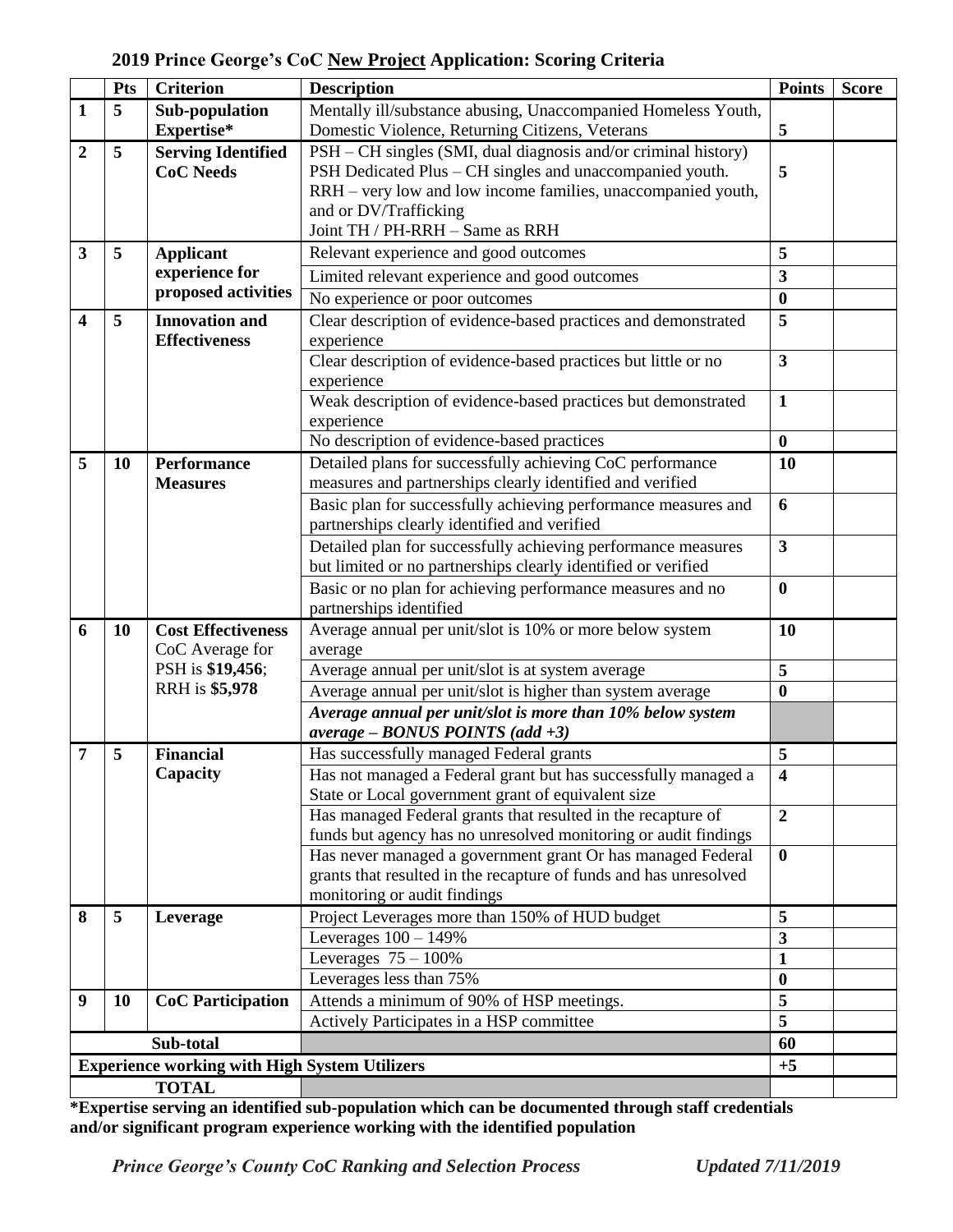| <b>Eligible Applicant</b>   | Nonprofit organization                                            |  |
|-----------------------------|-------------------------------------------------------------------|--|
|                             | <b>Current DUNS number</b>                                        |  |
|                             | <b>HSP</b> Attendance                                             |  |
|                             | <b>Registered with SAM</b>                                        |  |
| <b>Eligible Population:</b> | RRH - serves families and singles (with priority to               |  |
| <b>Meets both HUD and</b>   | families) who are coming from the streets or emergency            |  |
| CoC requirements            | shelter only                                                      |  |
|                             | TH-RRH serves families, UHY or CoC priority sub-                  |  |
|                             | populations                                                       |  |
| <b>Eligible Service</b>     | <b>Program follows the tenets of Housing First: Does not have</b> |  |
| <b>Model</b>                | entrance requirements or require participation in                 |  |
|                             | supportive services.                                              |  |
| <b>Financial Capacity</b>   | Has operating reserves (or line of credit) to sufficiently        |  |
|                             | cover a minimum of 6 months of program operating                  |  |
|                             | expenses                                                          |  |
|                             | Most recent annual audited statement and management               |  |
|                             | letter is provided and no significant findings are identified     |  |
|                             | Meets Match requirement of 25% of Operating, Rental               |  |
|                             | <b>Assistance, Supportive Services and Admin budget.</b>          |  |
| Organization                | Organization has a mission/purpose statement and bylaws           |  |
| Capacity                    | to govern operations                                              |  |
|                             | Organization has an active governing board that includes          |  |
|                             | one member who is homeless or formerly homeless, or a             |  |
|                             | formal plan to immediately recruit someone.                       |  |
|                             | Organization has clear policies and procedures to address         |  |
|                             | potential conflicts of interest                                   |  |
| <b>HMIS Comparable</b>      | Project has the capacity and an acceptable plan to                |  |
| <b>Database and</b>         | participate fully in HMIS system comparable database and          |  |
| <b>Coordinated Entry</b>    | the CoC's Coordinated Entry System                                |  |
| <b>Submission Deadline</b>  | Application and all required documents are submitted to           |  |
|                             | CoC planner by deadlines                                          |  |